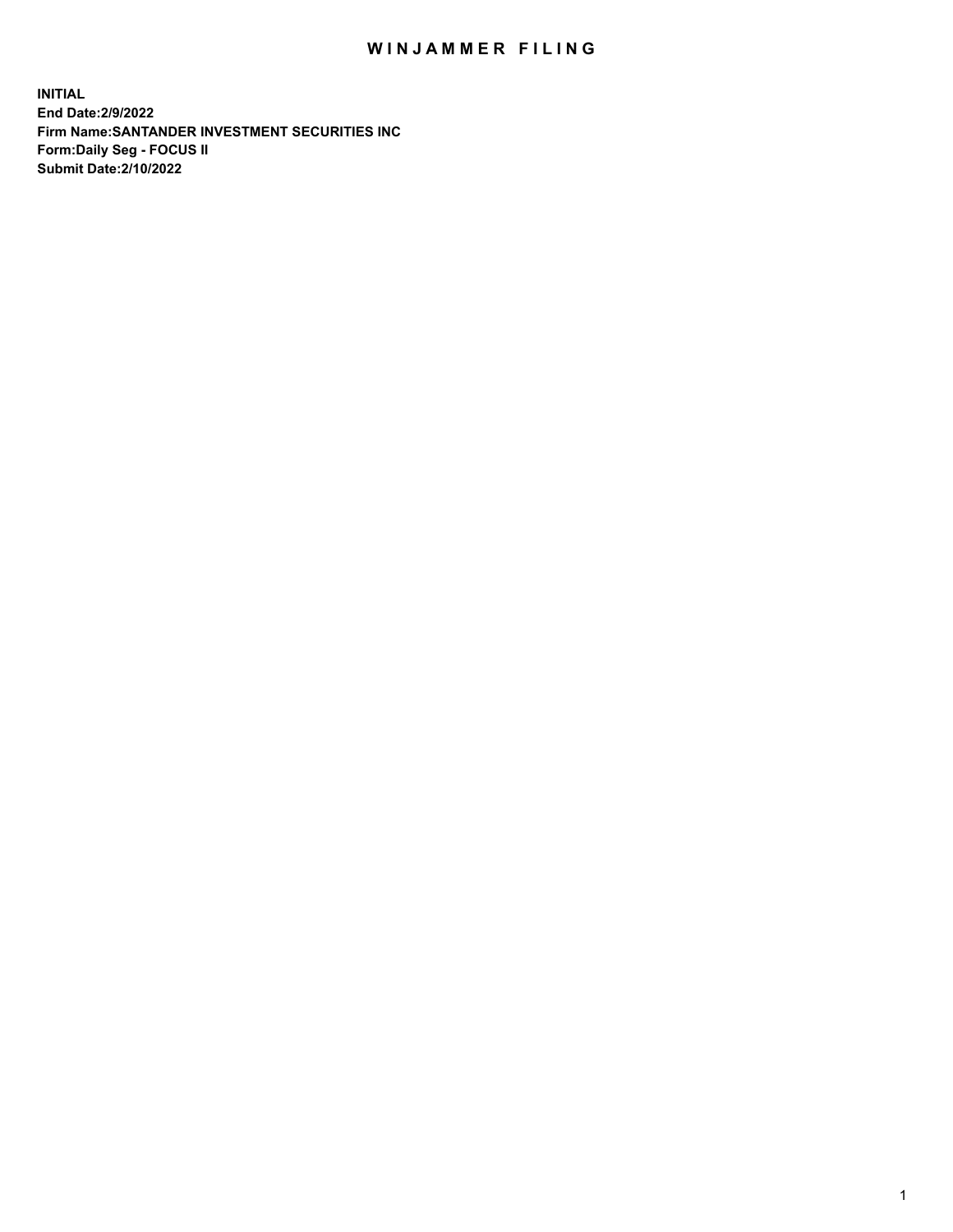**INITIAL End Date:2/9/2022 Firm Name:SANTANDER INVESTMENT SECURITIES INC Form:Daily Seg - FOCUS II Submit Date:2/10/2022 Daily Segregation - Cover Page**

| Name of Company                                                                                              | <b>SANTANDER INVESTMENT</b>      |
|--------------------------------------------------------------------------------------------------------------|----------------------------------|
|                                                                                                              | <b>SECURITIES INC</b>            |
| <b>Contact Name</b>                                                                                          | <b>Richard Ro</b>                |
|                                                                                                              |                                  |
| <b>Contact Phone Number</b>                                                                                  | (212) 350-3662                   |
| <b>Contact Email Address</b>                                                                                 | richard.ro@santander.us          |
|                                                                                                              |                                  |
|                                                                                                              |                                  |
| FCM's Customer Segregated Funds Residual Interest Target (choose one):                                       |                                  |
| a. Minimum dollar amount: ; or                                                                               | 70,000,000                       |
| b. Minimum percentage of customer segregated funds required:% ; or                                           | $\overline{\mathbf{0}}$          |
| c. Dollar amount range between: and; or                                                                      | 0 <sub>0</sub>                   |
| d. Percentage range of customer segregated funds required between:% and%.                                    | 0 <sub>0</sub>                   |
|                                                                                                              |                                  |
| FCM's Customer Secured Amount Funds Residual Interest Target (choose one):<br>a. Minimum dollar amount: ; or |                                  |
| b. Minimum percentage of customer secured funds required:%; or                                               | $\frac{0}{0}$                    |
| c. Dollar amount range between: and; or                                                                      |                                  |
| d. Percentage range of customer secured funds required between: % and %.                                     | 0 <sub>0</sub><br>0 <sub>0</sub> |
|                                                                                                              |                                  |
| FCM's Cleared Swaps Customer Collateral Residual Interest Target (choose one):                               |                                  |
| a. Minimum dollar amount: ; or                                                                               |                                  |
| b. Minimum percentage of cleared swaps customer collateral required:%; or                                    | $\frac{0}{0}$                    |
| c. Dollar amount range between: and; or                                                                      | 0 <sub>0</sub>                   |
|                                                                                                              |                                  |

d. Percentage range of cleared swaps customer collateral required between:% and%. **0 0**

Attach supporting documents CH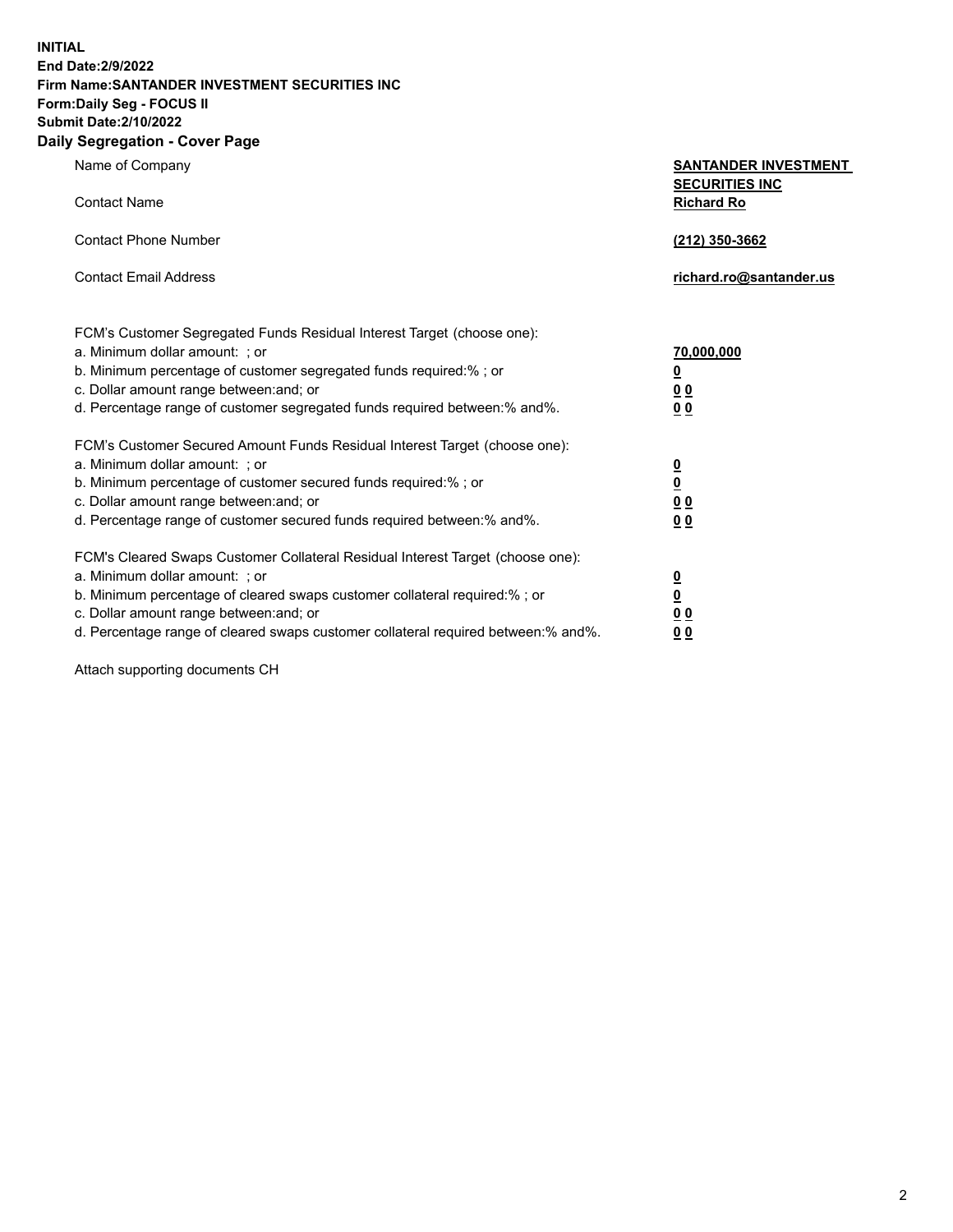## **INITIAL End Date:2/9/2022 Firm Name:SANTANDER INVESTMENT SECURITIES INC Form:Daily Seg - FOCUS II Submit Date:2/10/2022 Daily Segregation - Secured Amounts**

|     | Foreign Futures and Foreign Options Secured Amounts                                         |                   |
|-----|---------------------------------------------------------------------------------------------|-------------------|
|     | Amount required to be set aside pursuant to law, rule or regulation of a foreign            | $0$ [7305]        |
|     | government or a rule of a self-regulatory organization authorized thereunder                |                   |
| 1.  | Net ledger balance - Foreign Futures and Foreign Option Trading - All Customers             |                   |
|     | A. Cash                                                                                     | $0$ [7315]        |
|     | B. Securities (at market)                                                                   | $0$ [7317]        |
| 2.  | Net unrealized profit (loss) in open futures contracts traded on a foreign board of trade   | $0$ [7325]        |
| 3.  | Exchange traded options                                                                     |                   |
|     | a. Market value of open option contracts purchased on a foreign board of trade              | $0$ [7335]        |
|     | b. Market value of open contracts granted (sold) on a foreign board of trade                | $0$ [7337]        |
| 4.  | Net equity (deficit) (add lines 1. 2. and 3.)                                               | $0$ [7345]        |
| 5.  | Account liquidating to a deficit and account with a debit balances - gross amount           | $0$ [7351]        |
|     | Less: amount offset by customer owned securities                                            | 0 [7352] 0 [7354] |
| 6.  | Amount required to be set aside as the secured amount - Net Liquidating Equity              | $0$ [7355]        |
|     | Method (add lines 4 and 5)                                                                  |                   |
| 7.  | Greater of amount required to be set aside pursuant to foreign jurisdiction (above) or line | $0$ [7360]        |
|     | 6.                                                                                          |                   |
|     | FUNDS DEPOSITED IN SEPARATE REGULATION 30.7 ACCOUNTS                                        |                   |
| 1.  | Cash in banks                                                                               |                   |
|     | A. Banks located in the United States                                                       | $0$ [7500]        |
|     | B. Other banks qualified under Regulation 30.7                                              | 0 [7520] 0 [7530] |
| 2.  | Securities                                                                                  |                   |
|     | A. In safekeeping with banks located in the United States                                   | $0$ [7540]        |
|     | B. In safekeeping with other banks qualified under Regulation 30.7                          | 0 [7560] 0 [7570] |
| 3.  | Equities with registered futures commission merchants                                       |                   |
|     | A. Cash                                                                                     | $0$ [7580]        |
|     | <b>B.</b> Securities                                                                        | $0$ [7590]        |
|     | C. Unrealized gain (loss) on open futures contracts                                         | $0$ [7600]        |
|     | D. Value of long option contracts                                                           | $0$ [7610]        |
|     | E. Value of short option contracts                                                          | 0 [7615] 0 [7620] |
| 4.  | Amounts held by clearing organizations of foreign boards of trade                           |                   |
|     | A. Cash                                                                                     | $0$ [7640]        |
|     | <b>B.</b> Securities                                                                        | $0$ [7650]        |
|     | C. Amount due to (from) clearing organization - daily variation                             | $0$ [7660]        |
|     | D. Value of long option contracts                                                           | $0$ [7670]        |
|     | E. Value of short option contracts                                                          | 0 [7675] 0 [7680] |
| 5.  | Amounts held by members of foreign boards of trade                                          |                   |
|     | A. Cash                                                                                     | $0$ [7700]        |
|     | <b>B.</b> Securities                                                                        | $0$ [7710]        |
|     | C. Unrealized gain (loss) on open futures contracts                                         | $0$ [7720]        |
|     | D. Value of long option contracts                                                           | $0$ [7730]        |
|     | E. Value of short option contracts                                                          | 0 [7735] 0 [7740] |
| 6.  | Amounts with other depositories designated by a foreign board of trade                      | $0$ [7760]        |
| 7.  | Segregated funds on hand                                                                    | $0$ [7765]        |
| 8.  | Total funds in separate section 30.7 accounts                                               | $0$ [7770]        |
| 9.  | Excess (deficiency) Set Aside for Secured Amount (subtract line 7 Secured Statement         | $0$ [7380]        |
|     | Page 1 from Line 8)                                                                         |                   |
| 10. | Management Target Amount for Excess funds in separate section 30.7 accounts                 | $0$ [7780]        |
| 11. | Excess (deficiency) funds in separate 30.7 accounts over (under) Management Target          | $0$ [7785]        |
|     |                                                                                             |                   |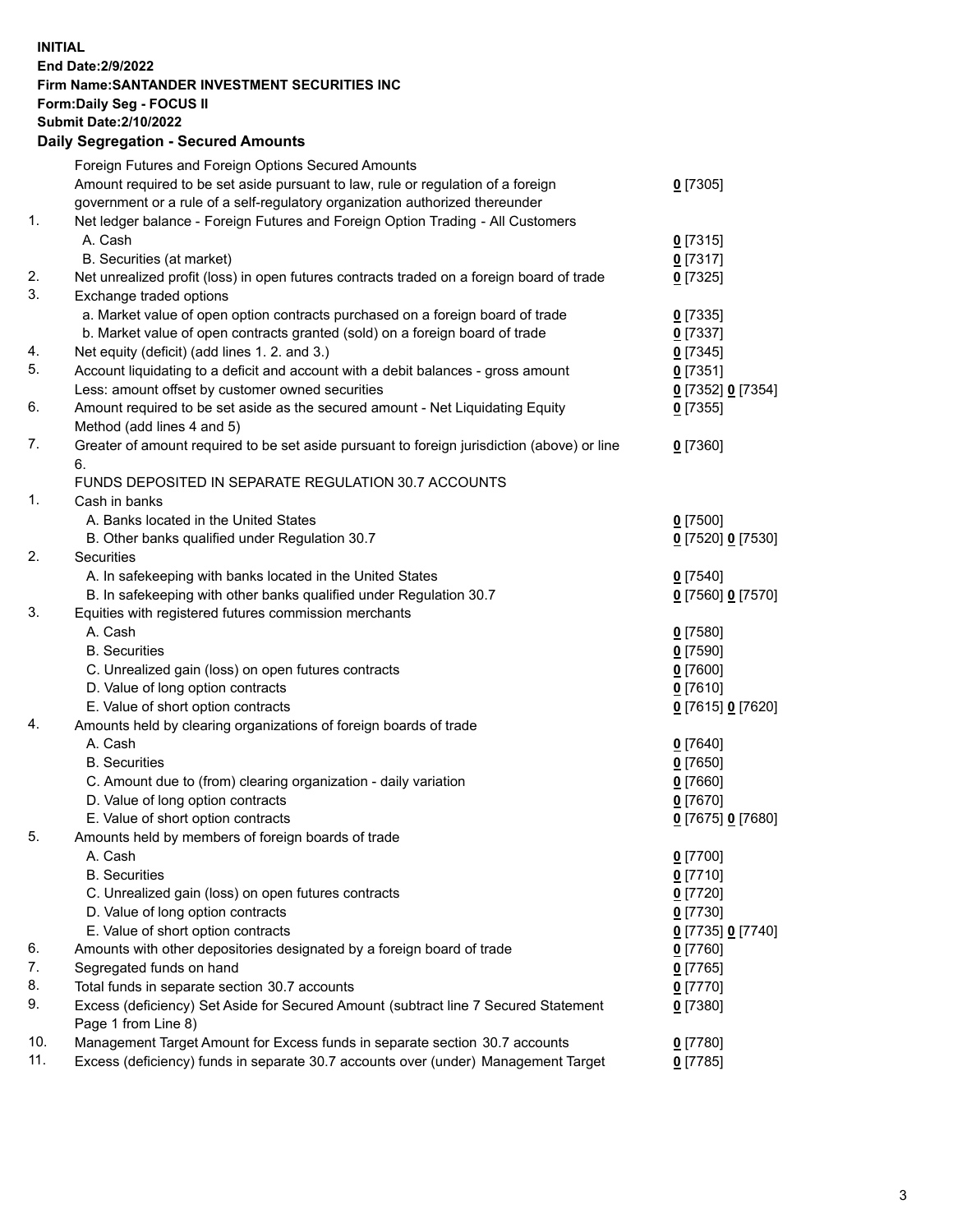| <b>INITIAL</b> | End Date: 2/9/2022<br>Firm Name: SANTANDER INVESTMENT SECURITIES INC<br>Form: Daily Seg - FOCUS II<br><b>Submit Date: 2/10/2022</b><br>Daily Segregation - Segregation Statement |                       |
|----------------|----------------------------------------------------------------------------------------------------------------------------------------------------------------------------------|-----------------------|
|                | SEGREGATION REQUIREMENTS(Section 4d(2) of the CEAct)                                                                                                                             |                       |
| 1.             | Net ledger balance                                                                                                                                                               |                       |
|                | A. Cash                                                                                                                                                                          | 2,075,870,309 [7010]  |
|                | B. Securities (at market)                                                                                                                                                        | $0$ [7020]            |
| 2.             | Net unrealized profit (loss) in open futures contracts traded on a contract market                                                                                               | 221,524,862 [7030]    |
| 3.             | Exchange traded options                                                                                                                                                          |                       |
|                | A. Add market value of open option contracts purchased on a contract market                                                                                                      | 86,715,761 [7032]     |
|                | B. Deduct market value of open option contracts granted (sold) on a contract market                                                                                              | -39,269,233 [7033]    |
| 4.             | Net equity (deficit) (add lines 1, 2 and 3)                                                                                                                                      | 2,344,841,699 [7040]  |
| 5.             | Accounts liquidating to a deficit and accounts with                                                                                                                              |                       |
|                | debit balances - gross amount                                                                                                                                                    | $0$ [7045]            |
|                | Less: amount offset by customer securities                                                                                                                                       | $0$ [7047] $0$ [7050] |
| 6.             | Amount required to be segregated (add lines 4 and 5)                                                                                                                             | 2,344,841,699 [7060]  |
| 7.             | FUNDS IN SEGREGATED ACCOUNTS                                                                                                                                                     |                       |
|                | Deposited in segregated funds bank accounts                                                                                                                                      |                       |
|                | A. Cash                                                                                                                                                                          | 253,330,140 [7070]    |
|                | B. Securities representing investments of customers' funds (at market)<br>C. Securities held for particular customers or option customers in lieu of cash (at                    | $0$ [7080]            |
|                | market)                                                                                                                                                                          | $0$ [7090]            |
| 8.             | Margins on deposit with derivatives clearing organizations of contract markets                                                                                                   |                       |
|                | A. Cash                                                                                                                                                                          | 2,078,143,116 [7100]  |
|                | B. Securities representing investments of customers' funds (at market)                                                                                                           | $0$ [7110]            |
|                | C. Securities held for particular customers or option customers in lieu of cash (at                                                                                              | $0$ [7120]            |
|                | market)                                                                                                                                                                          |                       |
| 9.             | Net settlement from (to) derivatives clearing organizations of contract markets                                                                                                  | 38,121,827 [7130]     |
| 10.            | Exchange traded options                                                                                                                                                          |                       |
|                | A. Value of open long option contracts                                                                                                                                           | 86,715,761 [7132]     |
|                | B. Value of open short option contracts                                                                                                                                          | $-39,269,233$ [7133]  |
| 11.            | Net equities with other FCMs                                                                                                                                                     |                       |
|                | A. Net liquidating equity                                                                                                                                                        | $0$ [7140]            |
|                | B. Securities representing investments of customers' funds (at market)                                                                                                           | $0$ [7160]            |
|                | C. Securities held for particular customers or option customers in lieu of cash (at                                                                                              | $0$ [7170]            |
|                | market)                                                                                                                                                                          |                       |
| 12.            | Segregated funds on hand                                                                                                                                                         | $0$ [7150]            |
| 13.            | Total amount in segregation (add lines 7 through 12)                                                                                                                             | 2,417,041,611 [7180]  |
| 14.            | Excess (deficiency) funds in segregation (subtract line 6 from line 13)                                                                                                          | 72,199,912 [7190]     |
| 15.            | Management Target Amount for Excess funds in segregation                                                                                                                         | 70,000,000 [7194]     |
| 16.            | Excess (deficiency) funds in segregation over (under) Management Target Amount                                                                                                   | 2,199,912 [7198]      |
|                | Excess                                                                                                                                                                           |                       |